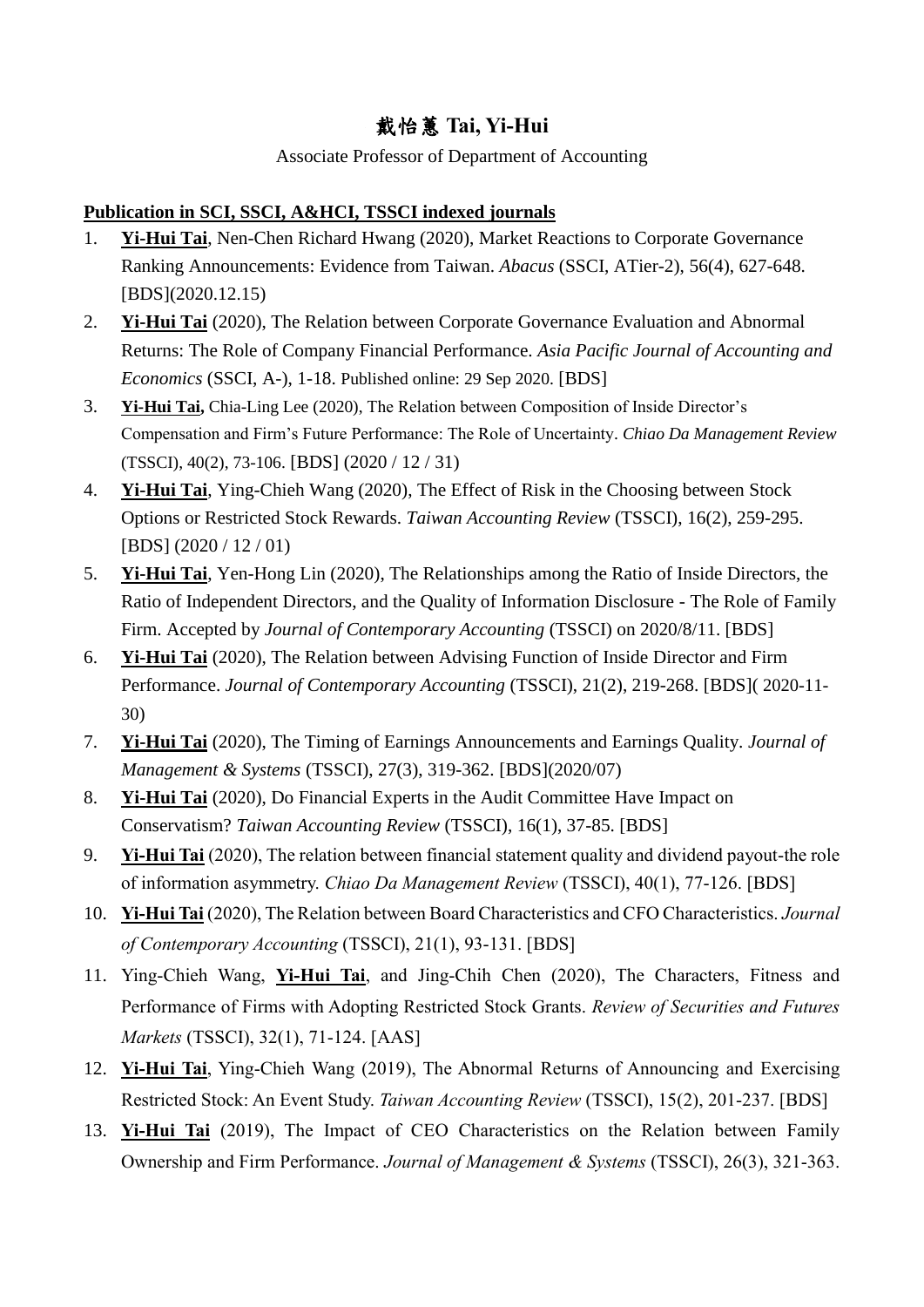[BDS]

- 14. **Yi-Hui Tai**, (2019), Outsourcing or Insourcing: The Case of Container Transport Company. *Sun Yat-Sen Management Review* (TSSCI), 27(2), 249-278. [BDS]
- 15. **Yi-Hui Tai**, Chih-Yang Tseng (2019), Inside Director's Compensation Contract and Controlling Shareholders' Control-Cash Flow Right Deviation. *Journal of Contemporary Accounting* (TSSCI), 20(1), 29-66. [BDS]
- 16. **Yi-Hui Tai** (2019), Coiler-Application of Activity-based Costing. *Management Review* (TSSCI), 38(2), 51-68. [BDS]
- 17. **Yi-Hui Tai**, Chih-Yang Tseng (2019), The Impact of TMT's Private Information Sharing on the Relation between TMT Compensation and Past Performance. *Journal of Management & Systems* (TSSCI), 26(2), 209-239. [BDS]
- 18. **Yi-Hui Tai**, Chih-Yang Tseng (2018), The Private Information View on the Relation between Inside Director's Compensation and Firm's Past Performance. *Review of Securities and Futures Markets* (TSSCI), 30(3), 1-40. [AAS]
- 19. **Yi-Hui Tai** (2018), Is Adoption of Restricted Stock Grants Related with Firm Performance? *Asia Pacific Management Review* (TSSCI), 23(2), 137-147. [BDS]
- 20. **Yi-Hui Tai**, Ying-Chieh Wang (2018), The Effects of Restricted Stock Awards on Firm Performance and Earnings Management. *Journal of Management & Systems* (TSSCI), 25(1), 87- 113. [BDS]
- 21. **Yi-Hui Tai** (2017), Does the Separation of Ownership and Control Affect the Incentive Intensity of Executive Performance-based Compensation? *Journal of Accounting Review* (TSSCI), 65, 1- 43. [BDS]
- 22. **Yi-Hui Tai** (2017), Earnings Management in Family Firms: The Role of Inside Directors. *Chiao Da Management Review* (TSSCI), 37(1), 77-114. [BDS]
- 23. Te-Kuan Lee, **Yi-Hui Tai**, and Chan-Chuan Lin (2016), The impact of considering auditors' issuance of going-concern opinions when adopting full-cash delivery method. *[Review of](http://r.search.yahoo.com/_ylt=A8tUwYWKYXJXOxsAnMlr1gt.;_ylu=X3oDMTEyOWlrdjB1BGNvbG8DdHcxBHBvcwMxBHZ0aWQDQTAyNDNfMQRzZWMDc3I-/RV=2/RE=1467142667/RO=10/RU=http%3a%2f%2frsfm.sfi.org.tw%2findex.php%2fsfi/RK=0/RS=T4NCWFLKchjbNfNCC1PJCVeclJ8-)  [Securities and Futures Markets](http://r.search.yahoo.com/_ylt=A8tUwYWKYXJXOxsAnMlr1gt.;_ylu=X3oDMTEyOWlrdjB1BGNvbG8DdHcxBHBvcwMxBHZ0aWQDQTAyNDNfMQRzZWMDc3I-/RV=2/RE=1467142667/RO=10/RU=http%3a%2f%2frsfm.sfi.org.tw%2findex.php%2fsfi/RK=0/RS=T4NCWFLKchjbNfNCC1PJCVeclJ8-)* (TSSCI), 28(3), 49-92. [AAS]

## **Publications in Peer-Reviewed Journals**

- 1. **Yi-Hui Tai**, (2018), The Relation between Monitoring for Family Firm and Performance. *Review of Accounting and Auditing Studies*, 8(2), 75-110. [AAS]
- 2. **Yi-Hui Tai**, (2017), Controlling Shareholder's Separation of Share Rights and Firm Performance: The Role of Shareholding Ratio and Type. *Review of Accounting and Auditing Studies*, 7(2), 85-115. [AAS]
- 3. **Yi-Hui Tai** (2016), Is the manager pay performance relationship always positive?The role of inside director and CEO power. *Review of Accounting and Auditing Studies*, 6(2), 115-145. [AAS]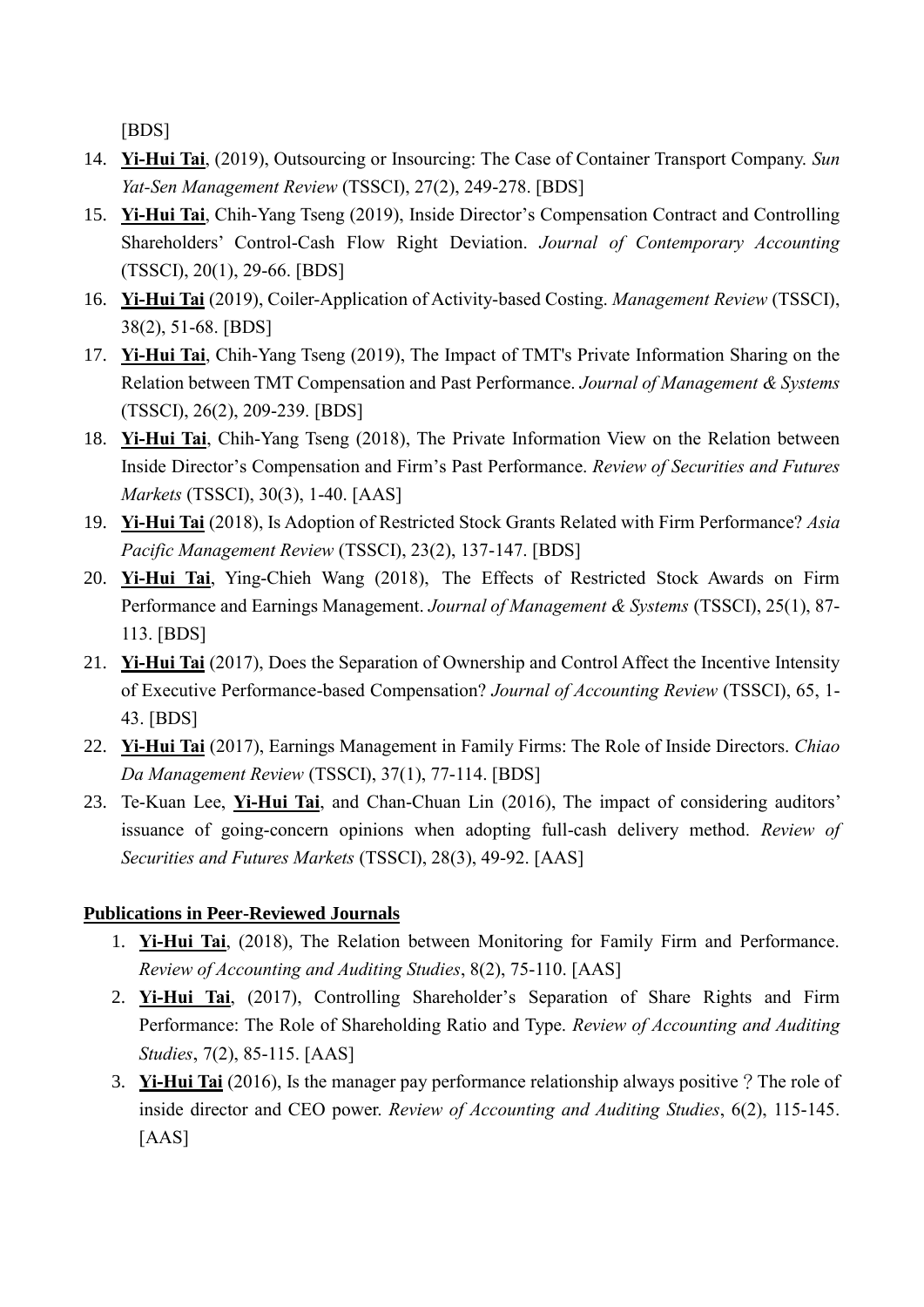#### **Cases**

1. **Yi-Hui Tai** (2018), Coiler-Adopt Activity-based Costing to Improve Cost Distortion of Traditional Costing. [TLS]

### **Fellowships & Grants**

- 1. SFAS 157 and Comparability, MOST 110-2410-H-130-010-, 2021/8 2022/7. (NT\$ 648,000) [AAS]
- 2. The Vertical Information Transfer of Material Information along the Supply Chain: Evidence of the Semiconductor Industry in Taiwan, MOST 109-2410-H-130-002-, 2020/8 – 2021/7. (NT\$ 681,000) [AAS]
- 3. The Relationship between Remuneration Committee in Family Firm and Pay-Performance Sensitivity, NSC 106-2410-H-130-018-, 2017/8 – 2018/7. (NT\$ 378,000) [AAS]
- 4. The Relation between Family Firm and Earnings Management: The Role of Inside Director, National Science Council, NSC 104-2410-H-130-014-, 2015/8 – 2016/7. (NT\$ 357,000) [AAS]
- 5. The Relation between Composition of inside Director's Compensation and Firm's Future Performance: Evidence from Publicly-Traded Company in Taiwan, National Science Council, NSC 102-2410-H-130 -073 -, 2013/11 – 2014/10. (NT\$ 420,000) [AAS]

#### **Advise undergraduate student to win MOST Competitive Grant**

- 1. Luo Wu-Xiang, The impact of COVID-19 on the delivery platform industry, NSC 110-2813- C-130-077-H, 2021/07 – 2022/02. (NT\$ 48,000) [AAS]
- 2. Wu Hui-Huan, The impact of the implementation of IFRS16 Lease Bulletin on the interest rate of incremental borrowings in the biotechnology and medical industry, National Science Council, NSC 109-2813-C-130-112-H, 2020/07 – 2021/02. (NT\$ 48,000) [AAS]
- 3. Zhou Zhi-Wei, Family Firm and Accounting Integrity, National Science Council, NSC 106- 2813-C-130-101-H, 2017/07 – 2018/02. (NT\$ 48,000) [AAS]
- 4. Chang Chia-Yu, The relationship between the CPA firm website content and Accounting Department of seniors willingness to use it, National Science Council, NSC 105-2815-C-130- 091-H, 2016/07 – 2017/02. (NT\$ 48,000) [AAS]

#### **Selected Publications in Academic/Professional Meeting Proceedings**

- 1. **Yi-Hui Tai**, and Yu-Sheng Liu, (2021). Investors' Impacts and Corporate Governance Evaluation Results: The Moderating Effect of Industries' Degree of Competition, *2021 Current Accounting Theory and Practice Conference*, June 4, Taipei, Taiwan, ROC. [BDS](2021.6.4)
- 2. **Yi-Hui Tai**, and Ching-Wen Chang, (2020). The Impact of Political Connections on Related Party Transactions: The Moderating Effect of Party Rotation, *2020 Current Accounting Theory and Practice Conference*, June 5, Taipei, Taiwan, ROC. [BDS]